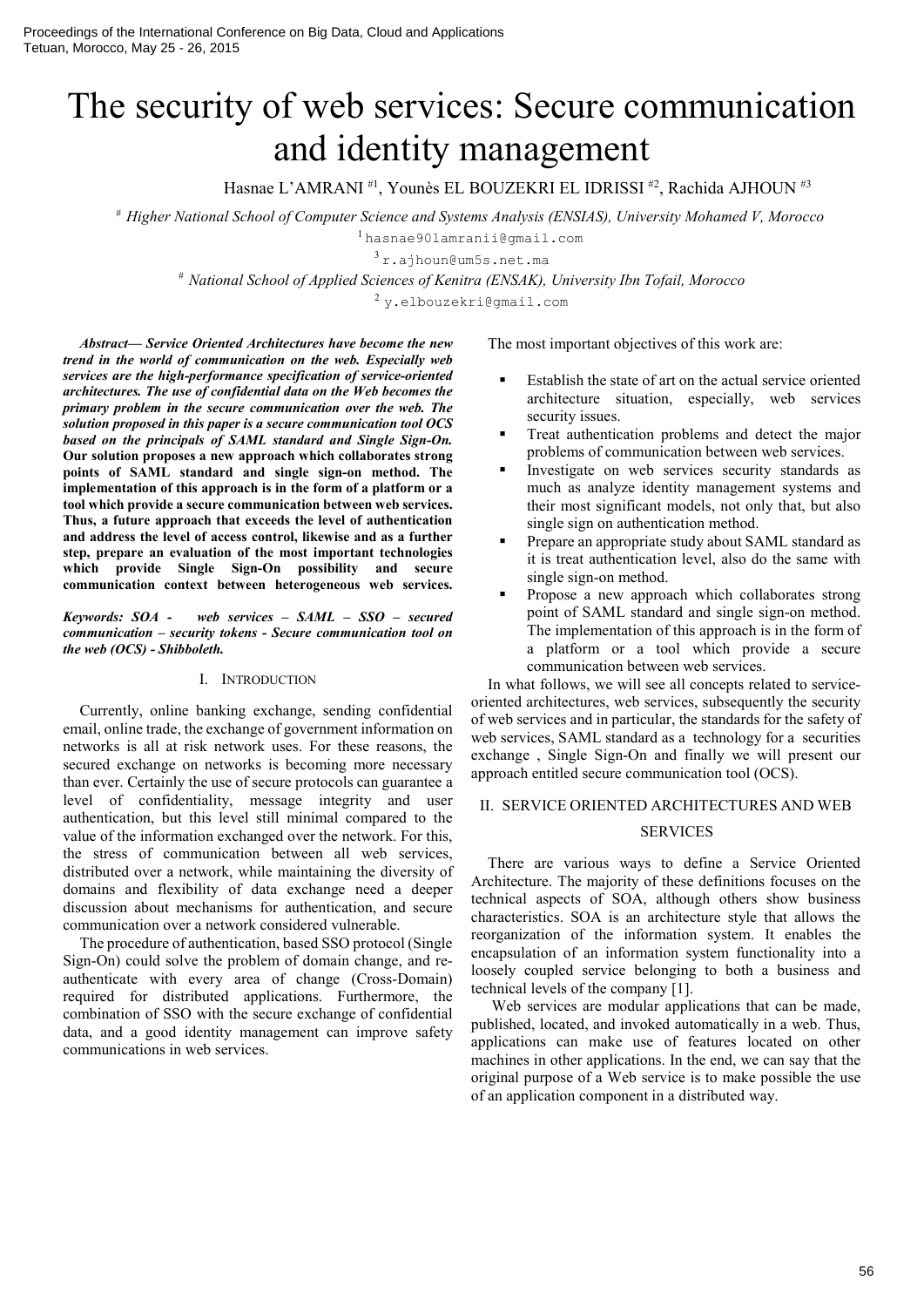## III. WEB SERVICES SECURITY

In recent years, under the impulse of major participants like IBM and Microsoft, some work aims to fill gaps of web services security. Some of the evolutions of these actors, creation and investment in the field of standardization and standardization results agreed on standards for web services security. There is a usual of standards for the security of web services and identity management models.

# *A. The standard of web services security*

A standard is a repository published by a private entity other than a national or international standards body or not approved by one of these organizations for a national or international standard [2].

Many standards and recommendations have been developed in the field of security of web services. IBM and Microsoft have prepared the documents describing the technical strategy and roadmap for integrating security architecture based on web services security.

Developed standards concern the establishment of a trust network, the definition of security policies, and implementation of access control... [3].

| WS-Secure<br>Conversation | WS-<br>Federation | WS-<br>Authorization  | XACML |  |
|---------------------------|-------------------|-----------------------|-------|--|
| WS-Security<br>Policy     | WS-Trust          | WS-Privacy            |       |  |
| WS-Security               |                   |                       | SAML  |  |
| XML-Encryption            |                   | XML-Digital Signature |       |  |

Figure 1: standard of web services security

The figure identifies security standards of web services that we present some of them:

# *SAML Standard:*

SAML standard (Security Assertion Markup Language) V2.0 [4] was designed by OASIS as a framework for the exchange and propagation of safety information between trusted partners. The security information's are expressed as assertions about entities with an identity in the security domain. Assertions can provide information on the attributes of the features on authentication already made or authorization decisions related to specific resources [5].

# *XACML Standard:*

XACML defines a language for the formulation of access control policies. It specifies the necessary features for the treatment of these policies and a data flow model of the functional components for the infrastructure. XACML provides authorization mechanisms that are transferred by SAML

standard in other words XACML complement SAML to provide the authorization service.

# *WS-Trust Standard:*

WS-Trust is based on the WS-Security security mechanisms and defines a model for the establishment and maintain trusted relationships across security domains. In service-oriented architectures, confidence usually involves the emission, exchange and validation of security tokens to control access for specific services.

# *WS-SecureConversation Standard:*

WS-SecureConversation standard allows a secure communication and a confidential communication. It uses public key for the exchange session keys and specifies the mechanisms for establishing and sharing security contexts. This protocol associated with the application level is the equivalent of SSL at the transport level [3].

## *B. Identity management models*

To address the problem of multiple user accounts for each service used, and the great effort of memorizing passwords for these accounts, different identity management models was developed. The notion of identity management requires an ensemble of models to meet the requirements interested organizations:

| model             | Description                                                                   |  |  |
|-------------------|-------------------------------------------------------------------------------|--|--|
| isolated model    | In this model, each service provider                                          |  |  |
|                   | (FS) has the responsibility for                                               |  |  |
|                   | managing the identity of each of its                                          |  |  |
|                   | users. FS deploys its own identity                                            |  |  |
|                   | management system (IMS) taking into                                           |  |  |
|                   | account the complexity<br>and                                                 |  |  |
|                   | functionality defined by<br>the                                               |  |  |
|                   | organization. It is very difficult for FS,                                    |  |  |
|                   | to integrate these IMS to provide                                             |  |  |
|                   | coordinated services [7].                                                     |  |  |
| centralized model | This model is based on the single                                             |  |  |
|                   | storage of digital identities. The user                                       |  |  |
|                   | can authenticate with all service                                             |  |  |
|                   | providers using the same identity [7].                                        |  |  |
| federated model   | In the federated model, the saved                                             |  |  |
|                   | identities in different service providers                                     |  |  |
|                   | are linked through pseudonyms. The                                            |  |  |
|                   | entities that make up the federation<br>form a Circle of Trust (CC)           |  |  |
|                   |                                                                               |  |  |
| User-centric      | establishing trust relationships [7].<br>This model has been designed to give |  |  |
| model             | users more control over their personal                                        |  |  |
|                   | data. Indeed, they can select the                                             |  |  |
|                   | identity provider that suits them and                                         |  |  |
|                   | choose the identity to use to access the                                      |  |  |
|                   | different services [7].                                                       |  |  |
|                   |                                                                               |  |  |

Table 1: A different identity management models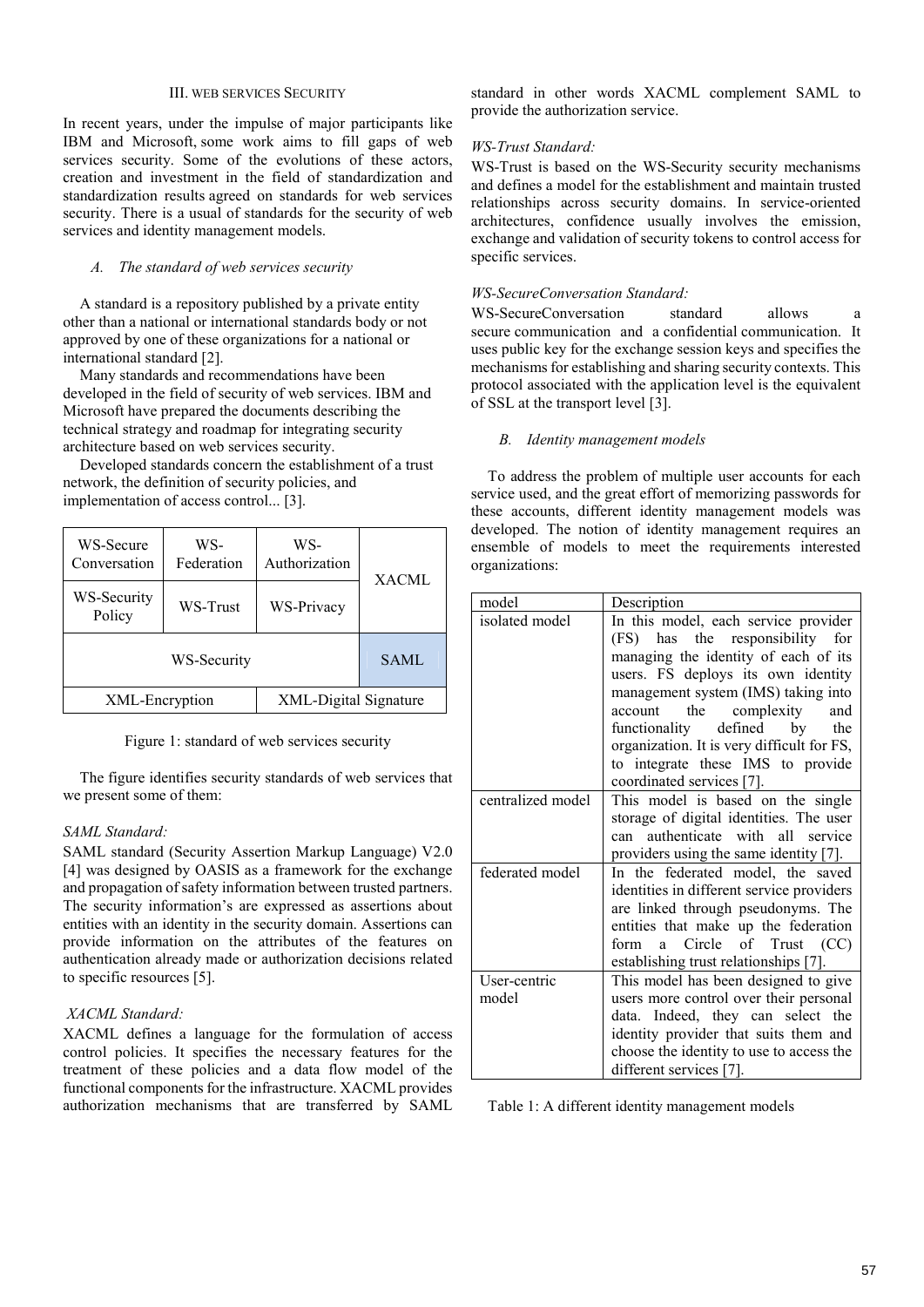#### IV. SECURE COMMUNICATION AND SINGLE SIGN-ON

Before beginning the concept of single sign-on and the secure communication, it is necessary to say that our goal is to see the usefulness of the combination of these two important climbed in terms of improving the web service security.

# *A. Single Sign-On (SSO) :*

The Single Sign-On is a process that allows a user to authenticate once to access multiple applications or resources.



Figure 2: architecture of SSO

This is a simplified model of single sign-on that shows the radical principle of it. We note that the user may have access to all the resources of both applications. A single authentication guarantee repeated access to the resources.

#### *B. Secure communication based on SAML*

In this contribution, we were choosing to focus our work on authentication level and as we explained above, SAML standard has treated authentication problems by securing the message's contents. For those reasons, we will explain in details Security Assertion Markup Language standard.

So, communication between different remote services, concern for safety, plays an important role in the design of strong and effective safety standards.

SAML standard, namely Security Assertion Markup Language, is dedicated to helping developers for making security contexts over the application-level for the communications based on computers or between security domains. In this function SAML standard transfer authentication data that take care of terminal capacity to protect against illegitimate uses systems.

For the parts of SAML standard standards are illustrated in the diagram below:

| <b>Bindings</b> |                                                     | HTTP-POST, HTTP-artifact, HTTP-redirect                    |
|-----------------|-----------------------------------------------------|------------------------------------------------------------|
|                 | <b>Protocols</b><br>Request-response, Authn request |                                                            |
|                 |                                                     | <b>Assertions</b><br>NameID<br>Authentication<br>Attribute |

Figure 3: SAML components

SAML standard is used for secure information exchange between business partners online. SAML manages the information needed to authenticate and exchange processes between partners. These exchanges are based on assertions, protocols, bindings and SAML standard profiles.

#### V. THE SECURE COMMUNICATION TOOL : OCS

After studying single sign-on and SAML standard, we have proposed a solution which is based on these two technologies. This solution is a tool that allows secure communication between web services. Also, it ensures single sign-on between different services.

## *A. Functional principle*

A tool for Secure Communications (OCS) brings together the strengths of these technologies point, this tool allows a demand and supply of services in a secure way. The figure below explains the general principle of operation of the proposed tool.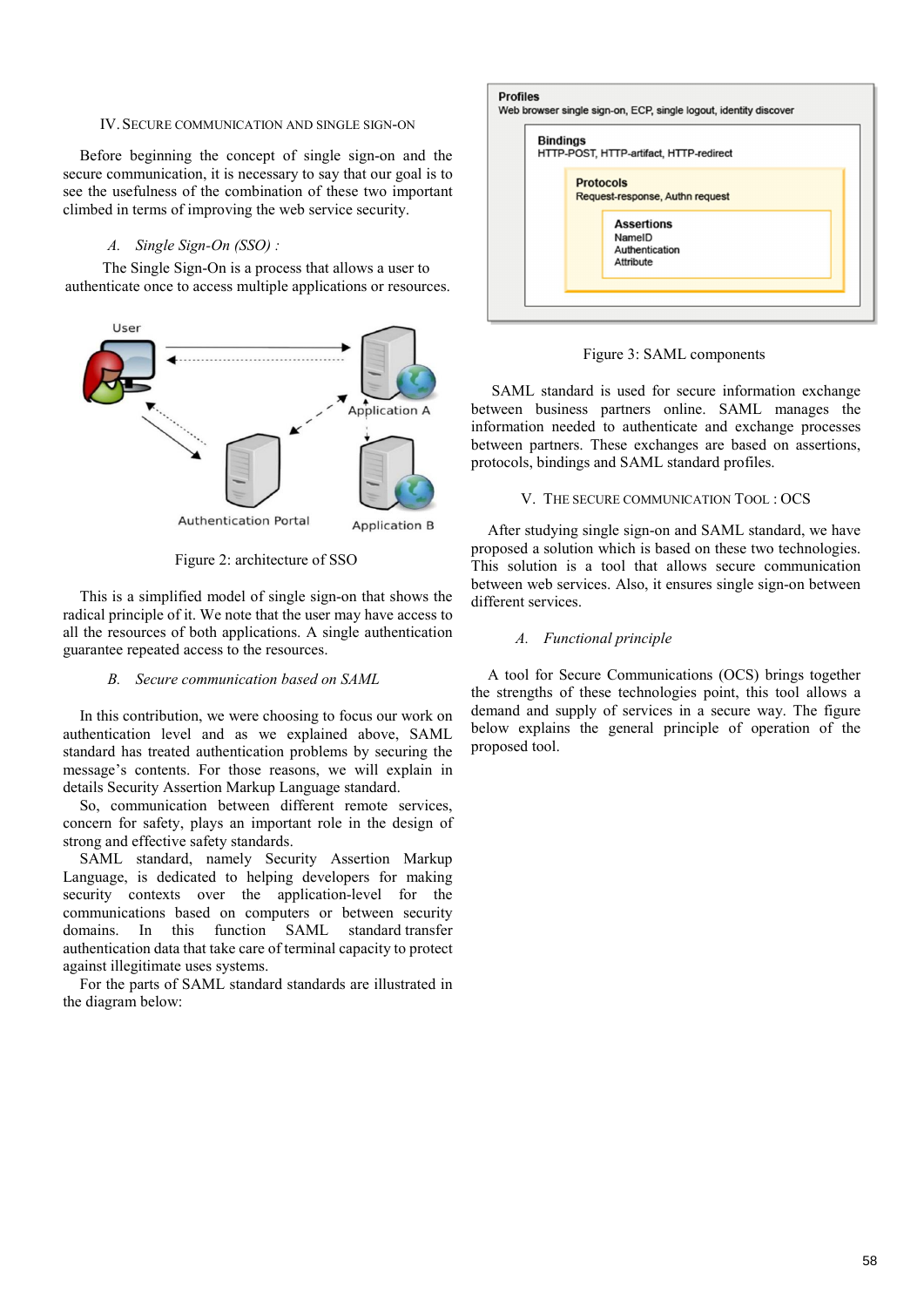

Figure 4: Principle of functioning of the proposed tool

The user before reaching the desired service passes through a series of steps to finally get to use it. The steps in this process are divided as follows:

- Service Request; ;
- Redirect authentication;
- Checking the user account;
- Redirection to the desired service;
- Registration of new users;
- Validation of new users;
- Redirect requested service;

# *B. Implementation*

The establishment of a practical solution, developed by ourselves was our goal. The developed tool provides a roadmap for users who want to access the web services by keeping the confidentiality of their private data. Web services developers can take this tool as a starting Framework, and then simultaneously enrich and improve its level of security. In what below, we will explain how we had implemented our approach and give more details about every step mentioned above.

OCS tool is a framework based JEE language and contain a list of web services distributed on different applications. Our tool provides the following processes to access and manipulate web service functionalities.

# *Service Request:*

User request one of the services provided on the web services portal, he must to choice one of those services and send his request.

# *Redirect authentication:*

After Service Request step, the user is redirected to the authentication portal where he can log in for reach the access to the service demanded.

# *Checking the user account;*

When the user's credentials are received, we check if this user is identified in our Identity Provider or not, else according to their situation he will be redirected to these services wanted or to the inscription portal.

# *Redirection to the desired service:*

The user who had the appropriate privilege is directly redirected to resources requested, and he can access to other services in a secure way, because this passage from one service to another is based on security tokens.

# *Registration of new users:*

The user who is not registered in our Identity provider must continue the registration process, then we will evaluate his account and, after that, we will decide to validate or reject his inscription.

# *Validation of new users;*

Actually, the administrator is the one who validates or reject the user's inscription and he can also disable some account temporarily.

# *Redirect requested service;*

When the new user account is valid, he will be directly redirected to the service which he requested, and commence to have the same privileges of the old users.

The table below presents the objectives achieved and not achieved after the development of the SCO tool:

| <b>Objectives</b>          | <b>Satisfied</b> | Unsatisfied |
|----------------------------|------------------|-------------|
| Secure communication       | yes              |             |
| between web services       |                  |             |
| based Tokens               |                  |             |
| Transparent transition     | yes              |             |
| between the different web  |                  |             |
| services available         |                  |             |
| Encryption passwords in    | yes              |             |
| the database               |                  |             |
| Centralized authentication | yes              |             |
| in the identity provider   |                  |             |
| Single Sign-On based on    | yes              |             |
| security Tokens            |                  |             |
| Sends of authentication    |                  | Not yet     |
| data for the first         |                  |             |